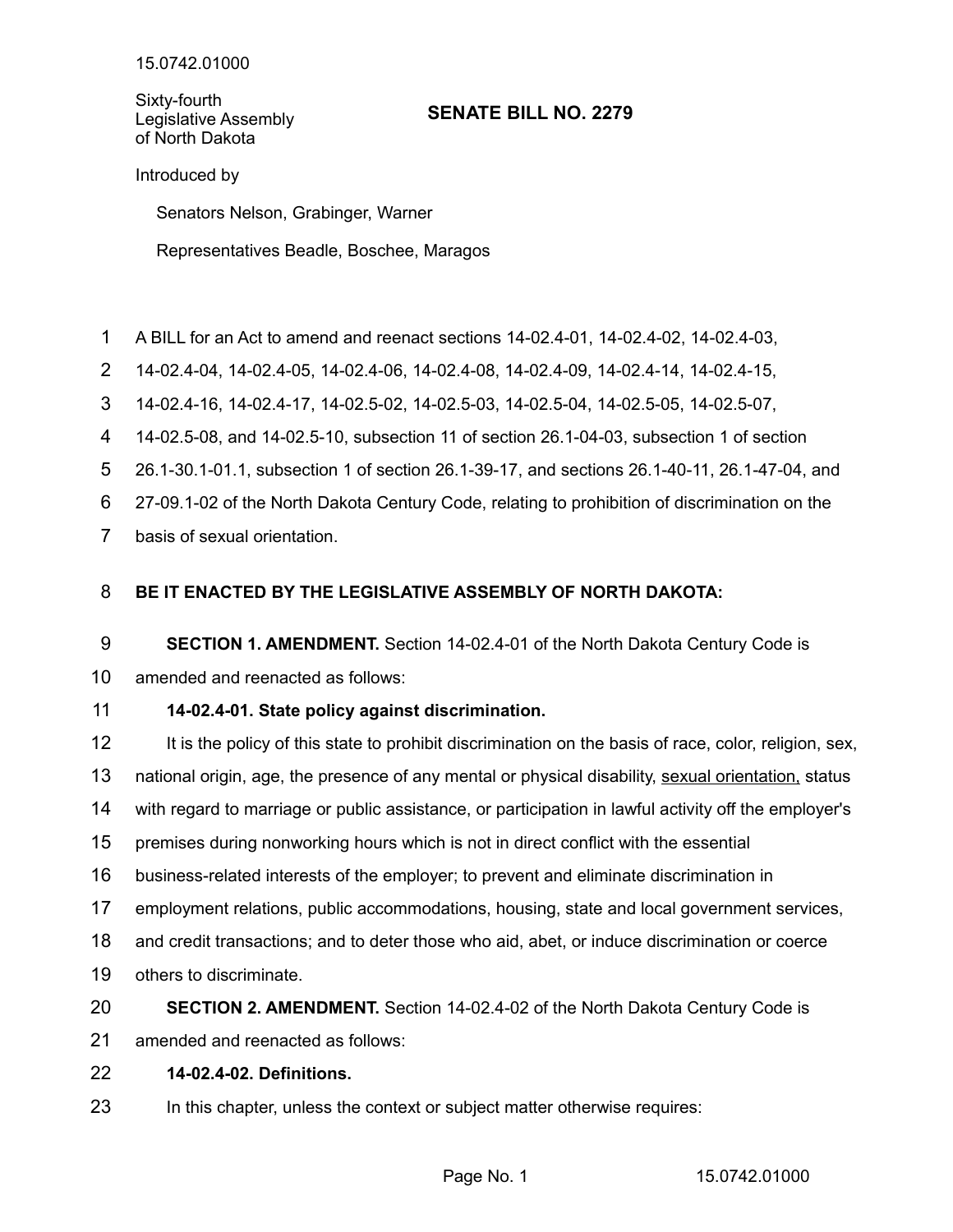| 1              | 1. | "Age" insofar as it refers to any prohibited unfair employment or other practice means    |
|----------------|----|-------------------------------------------------------------------------------------------|
| $\overline{2}$ |    | at least forty years of age.                                                              |
| 3              | 2. | "Aggrieved person" includes any person who claims to have been injured by a               |
| 4              |    | discriminatory practice.                                                                  |
| 5              | 3. | "Court" means the district court in the judicial district in which the alleged            |
| 6              |    | discriminatory practice occurred.                                                         |
| 7              | 4. | "Department" means the division of human rights within the department of labor and        |
| 8              |    | human rights.                                                                             |
| 9              | 5. | "Disability" means a physical or mental impairment that substantially limits one or       |
| 10             |    | more major life activities, a record of this impairment, or being regarded as having this |
| 11             |    | impairment.                                                                               |
| 12             | 6. | "Discriminatory practice" means an act or attempted act which because of race, color,     |
| 13             |    | religion, sex, national origin, age, physical or mental disability, status with regard to |
| 14             |    | marriage or public assistance, or participation in lawful activity off the employer's     |
| 15             |    | premises during nonworking hours which is not in direct conflict with the essential       |
| 16             |    | business-related interests of the employer results in the unequal treatment or            |
| 17             |    | separation or segregation of any persons, or denies, prevents, limits, or otherwise       |
| 18             |    | adversely affects, or if accomplished would deny, prevent, limit, or otherwise adversely  |
| 19             |    | affect, the benefit of enjoyment by any person of employment, labor union                 |
| 20             |    | membership, public accommodations, public services, or credit transactions. The term      |
| 21             |    | "discriminate" includes segregate or separate and for purposes of discrimination          |
| 22             |    | based on sex, it includes sexual harassment. Sexual harassment includes unwelcome         |
| 23             |    | sexual advances, requests for sexual favors, sexually motivated physical conduct or       |
| 24             |    | other verbal or physical conduct or communication of a sexual nature when:                |
| 25             |    | Submission to that conduct or communication is made a term or condition, either<br>a.     |
| 26             |    | explicitly or implicitly, of obtaining employment, public accommodations or public        |
| 27             |    | services, or education;                                                                   |
| 28             |    | Submission to or rejection of that conduct or communication by an individual is<br>b.     |
| 29             |    | used as a factor in decisions affecting that individual's employment, public              |
| 30             |    | accommodations or public services, education, or housing; or                              |
|                |    |                                                                                           |

Page No. 2 15.0742.01000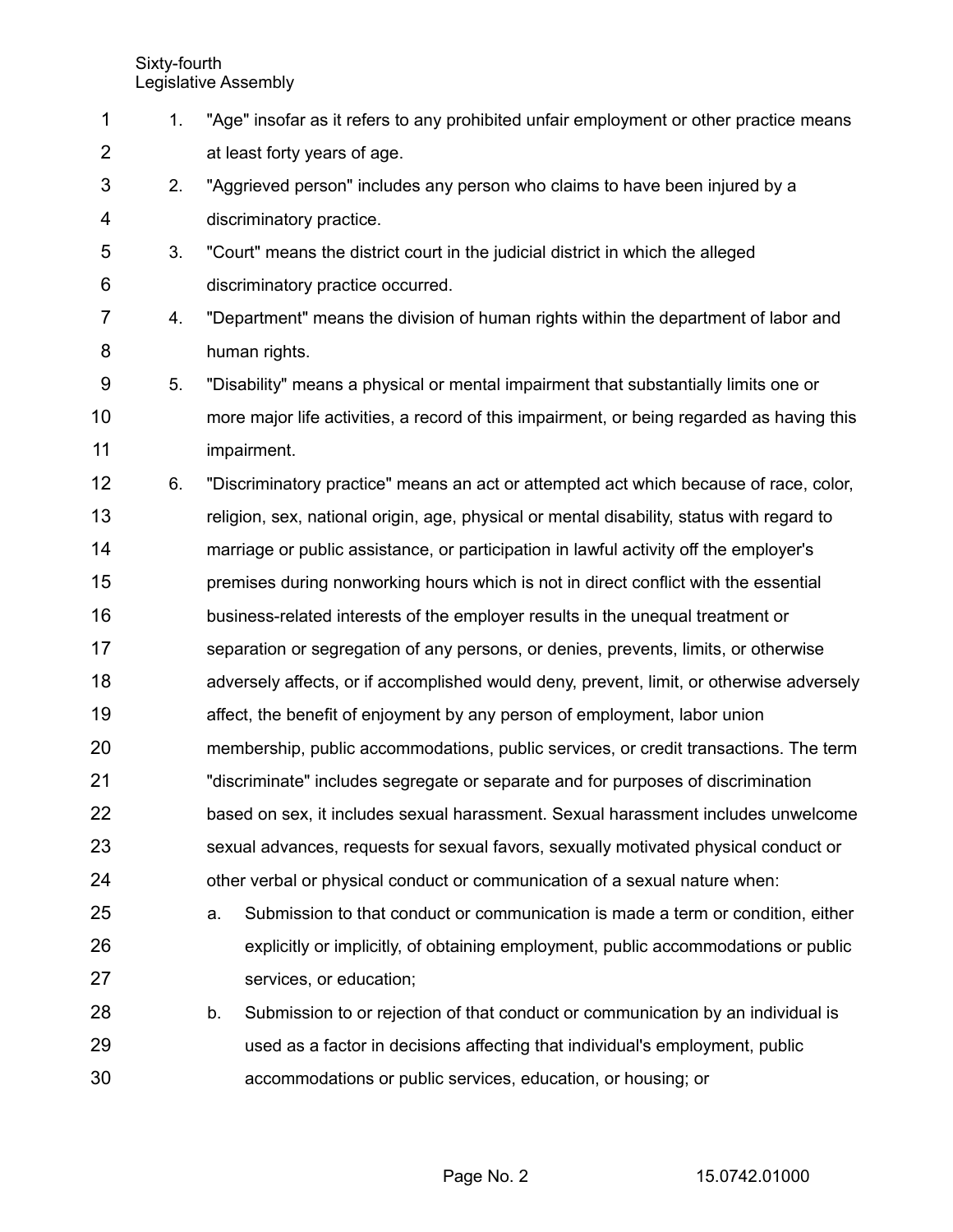| $\mathbf{1}$   | C. | That conduct or communication has the purpose or effect of substantially          |
|----------------|----|-----------------------------------------------------------------------------------|
| $\overline{2}$ |    | interfering with an individual's employment, public accommodations, public        |
| 3              |    | services, or educational environment; and in the case of employment, the          |
| $\overline{4}$ |    | employer is responsible for its acts and those of its supervisory employees if it |
| 5              |    | knows or should know of the existence of the harassment and fails to take timely  |
| 6              |    | and appropriate action.                                                           |
|                |    |                                                                                   |

7. "Employee" means a person who performs services for an employer, who employs one or more individuals, for compensation, whether in the form of wages, salaries, commission, or otherwise. "Employee" does not include a person elected to public office in the state or political subdivision by the qualified voters thereof, or a person chosen by the officer to be on the officer's political staff, or an appointee on the policymaking level or an immediate adviser with respect to the exercise of the constitutional or legal powers of the office. Provided, "employee" does include a person subject to the civil service or merit system or civil service laws of the state government, governmental agency, or a political subdivision. 7 8 9 10 11 12 13 14 15

- 8. "Employer" means a person within the state who employs one or more employees for more than one quarter of the year and a person wherever situated who employs one or more employees whose services are to be partially or wholly performed in the state. 16 17 18
- 9. "Employment agency" means a person regularly undertaking, with or without compensation, to procure employees for an employer or to procure for employees opportunity to work for an employer and includes any agent of the person. 19 20 21
- 10. "Gender identity" means actual or perceived gender-related identity, appearance, or mannerisms, or other gender-related characteristics of an individual, regardless of the individual's designated gender at birth. 22 23 24

11. "Labor organization" means a person, employee representation committee, plan in which employees participate, or other organization which exists solely or in part for the purpose of dealing with employers concerning grievances, labor disputes, wages, rates of pay, hours, or other terms or conditions of employment. 25 26 27 28

11.12. "National origin" means the place of birth of an individual or any of the individual's lineal ancestors. 29 30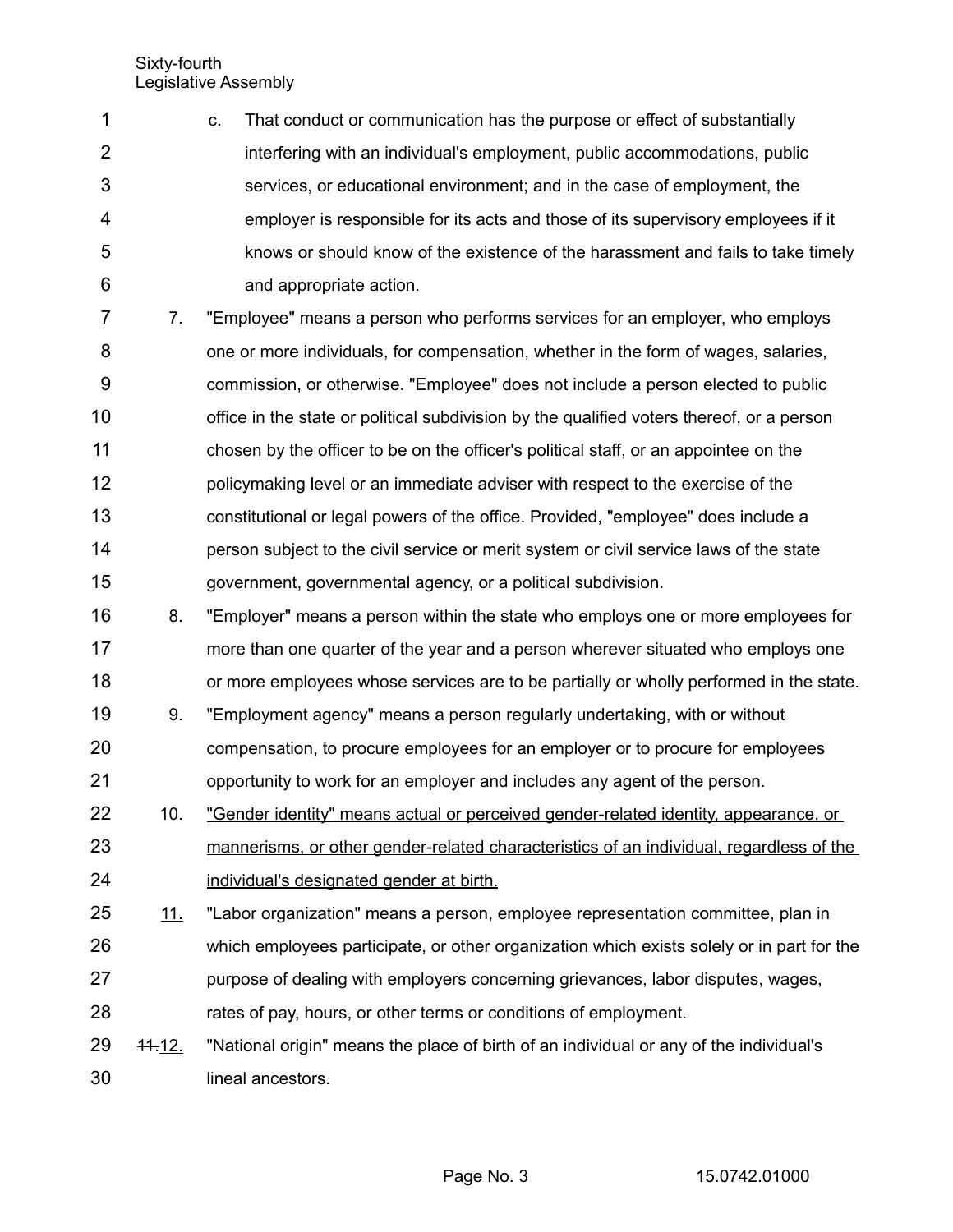- 12.13. "Otherwise qualified person" means a person who is capable of performing the essential functions of the particular employment in question. 1 2
- 13.14. "Person" means an individual, partnership, association, corporation, limited liability company, unincorporated organization, mutual company, joint stock company, trust, agent, legal representative, trustee, trustee in bankruptcy, receiver, labor organization, public body, public corporation, and the state and a political subdivision and agency thereof. 3 4 5 6 7
- 14.15. "Public accommodation" means every place, establishment, or facility of whatever kind, nature, or class that caters or offers services, facilities, or goods to the general public for a fee, charge, or gratuity. "Public accommodation" does not include a bona fide private club or other place, establishment, or facility which is by its nature distinctly private; provided, however, the distinctly private place, establishment, or facility is a "public accommodation" during the period it caters or offers services, facilities, or goods to the general public for a fee, charge, or gratuity. 8 9 10 11 12 13 14
- 15.16. "Public service" means a public facility, department, agency, board, or commission owned, operated, or managed by or on behalf of this state, a political subdivision thereof, or a public corporation. 15 16 17
- 16.17. "Readily achievable" means easily accomplishable and able to be carried out without much difficulty or expense by a person engaged in the provision of public accommodations. 18 19 20
- 17.18. "Reasonable accommodations" means accommodations by an employer that do not: 21
- a. Unduly disrupt or interfere with the employer's normal operations; 22
- b. Threaten the health or safety of the individual with a disability or others; 23
- c. Contradict a business necessity of the employer; or 24
- d. Impose undue hardship on the employer, based on the size of the employer's business, the type of business, the financial resources of the employer, and the estimated cost and extent of the accommodation. 25 26 27
- 18.19. "Sex" includes pregnancy, childbirth, and disabilities related to pregnancy or childbirth. 28
- 19.20. "Sexual orientation" means actual or perceived heterosexuality, bisexuality, 29
- homosexuality, or gender identity. 30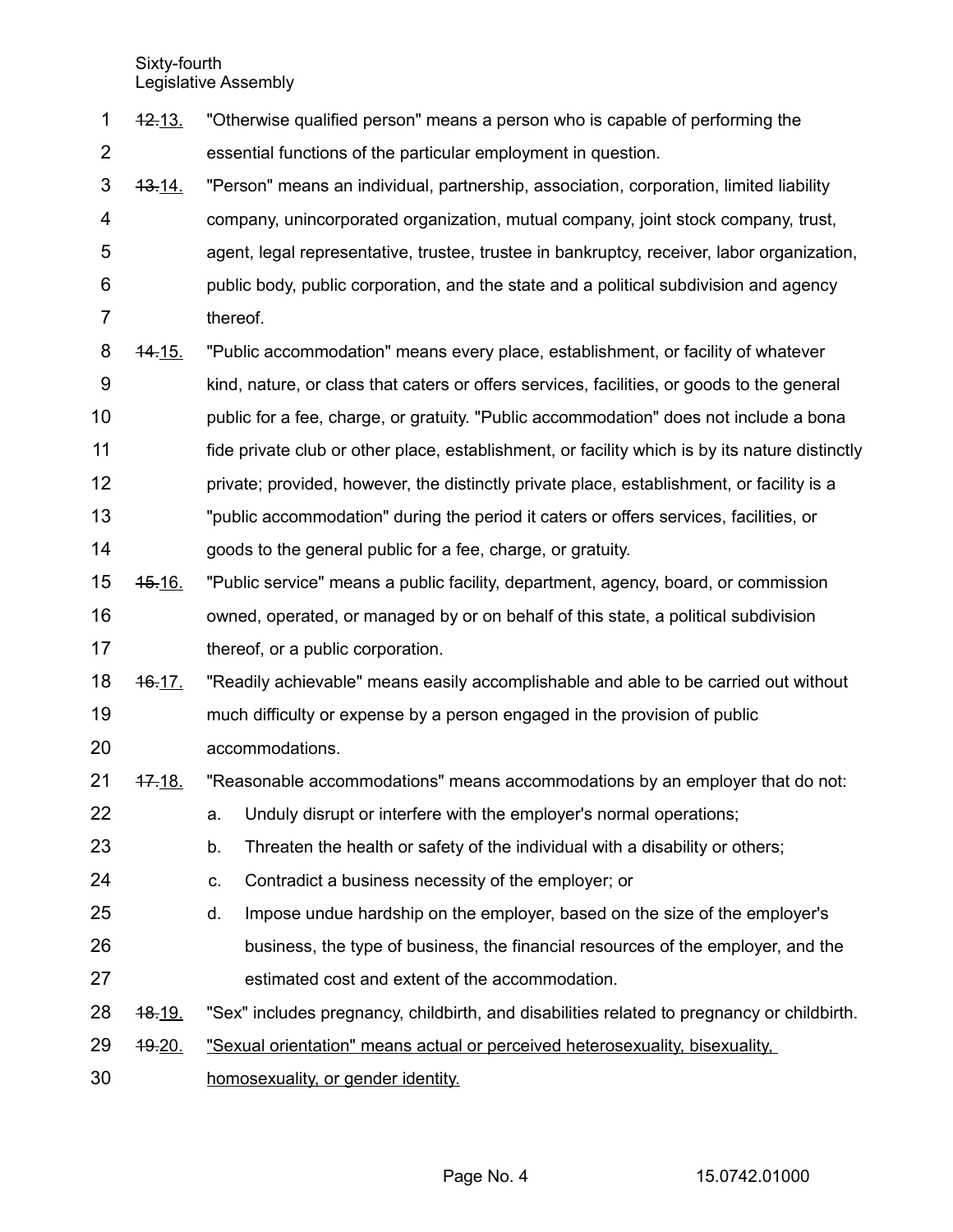21. "Status with regard to public assistance" means the condition of being a recipient of federal, state, or local assistance, including medical assistance, or of being a tenant receiving federal, state, or local subsidies, including rental assistance or rent supplements. 1 2 3 4

**SECTION 3. AMENDMENT.** Section 14-02.4-03 of the North Dakota Century Code is amended and reenacted as follows: 5 6

# 7

- **14-02.4-03. Employer's discriminatory practices.**
- 1. It is a discriminatory practice for an employer to fail or refuse to hire a person; to discharge an employee; or to accord adverse or unequal treatment to a person or employee with respect to application, hiring, training, apprenticeship, tenure, promotion, upgrading, compensation, layoff, or a term, privilege, or condition of employment, because of race, color, religion, sex, national origin, age, physical or mental disability, sexual orientation, status with respect to marriage or public assistance, or participation in lawful activity off the employer's premises during nonworking hours which is not in direct conflict with the essential business-related interests of the employer. 8 9 10 11 12 13 14 15 16
- 2. It is a discriminatory practice for an employer to fail or refuse to make reasonable accommodations for an otherwise qualified person with a physical or mental disability or because of that person's religion. 17 18 19
- 3. This chapter does not prohibit compulsory retirement of any employee who has attained sixty-five years of age, but not seventy years of age, and who, for the two-year period immediately before retirement, is employed in a bona fide executive or high policymaking position, if the employee is entitled to an immediate nonforfeiture annual retirement benefit from a pension, profit-sharing, savings, or deferred compensation plan, or any combination of those plans, of the employer of the employee, which equal, in the aggregate, at least forty-four thousand dollars. 20 21 22 23 24 25 26
- 4. a. This chapter does not prohibit a religious organization, association, or society or a nonprofit institution or organization operated, supervised, or controlled by or in conjunction with a religious organization, association, or society from establishing 27 28 29
- any qualifications or hiring criteria for employees and volunteers in religious positions. 30 31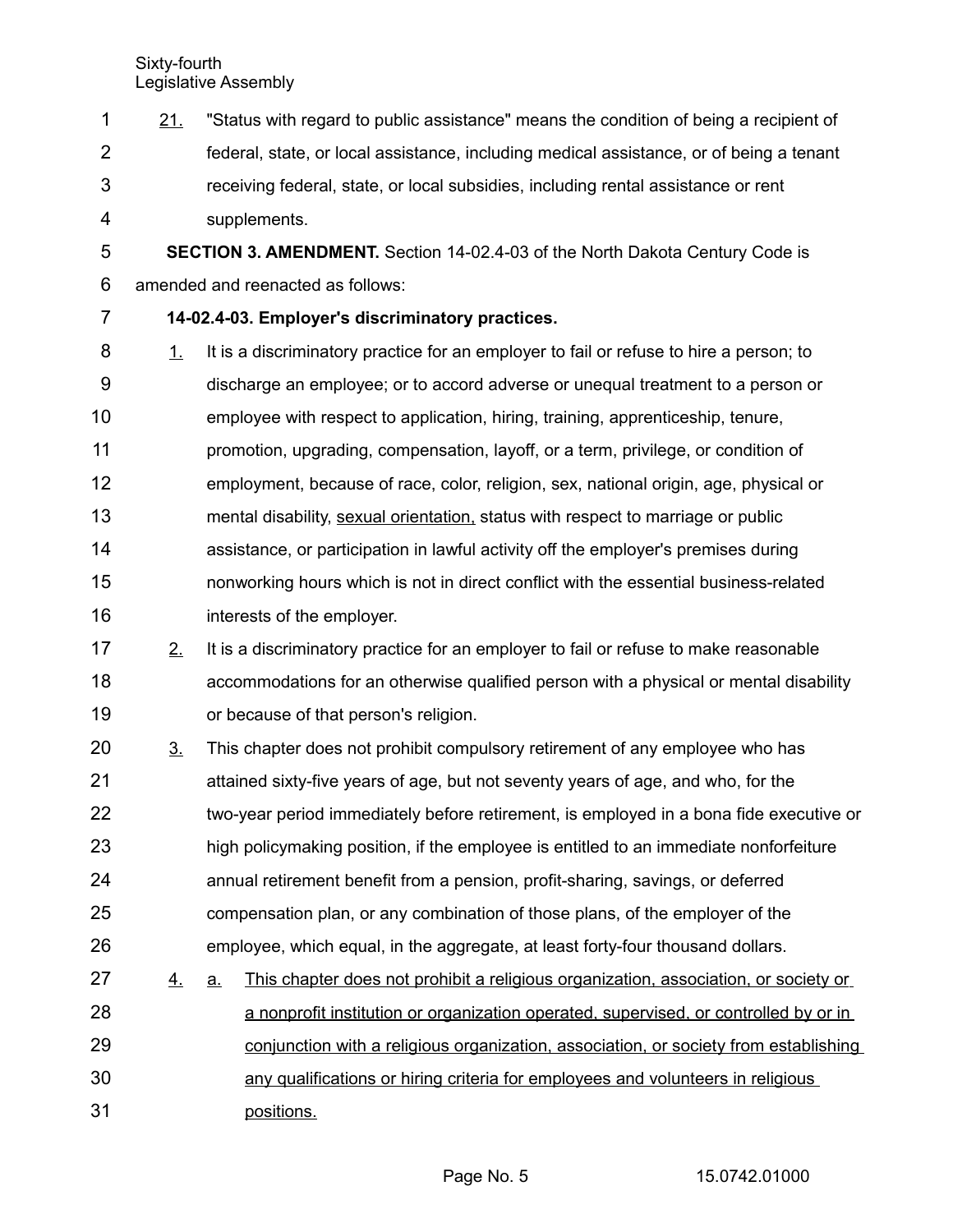|                | Legislative Assembly                                                                  |                                                                                                      |  |
|----------------|---------------------------------------------------------------------------------------|------------------------------------------------------------------------------------------------------|--|
| 1              | <u>b.</u>                                                                             | This chapter does not prohibit a religious organization, association, or society                     |  |
| $\overline{2}$ |                                                                                       | from limiting employment and volunteers in nonreligious positions to individuals                     |  |
| 3              |                                                                                       | who are of the same religion or who adhere to the religion's tenets unless                           |  |
| 4              |                                                                                       | membership is restricted because of race, color, or national origin.                                 |  |
| 5              | $C_{-}$                                                                               | This chapter does not prohibit a religious organization, association, or society                     |  |
| 6              |                                                                                       | from limiting access or admission to its places of worship or its parochial schools                  |  |
| 7              |                                                                                       | to individuals of the same religion or who adhere to the religion's tenets.                          |  |
| 8              |                                                                                       | SECTION 4. AMENDMENT. Section 14-02.4-04 of the North Dakota Century Code is                         |  |
| 9              |                                                                                       | amended and reenacted as follows:                                                                    |  |
| 10             |                                                                                       | 14-02.4-04. Employment agency's discriminatory practices.                                            |  |
| 11             | It is a discriminatory practice for an employment agency to accord adverse or unequal |                                                                                                      |  |
| 12             |                                                                                       | treatment to a person in connection with an application for employment, referral, or request for     |  |
| 13             |                                                                                       | assistance in procurement of employees because of race, color, religion, sex, national origin,       |  |
| 14             |                                                                                       | age, physical or mental disability, sexual orientation, or status with respect to marriage or public |  |
| 15             |                                                                                       | assistance, or to accept a listing of employment on that basis.                                      |  |
| 16             |                                                                                       | <b>SECTION 5. AMENDMENT.</b> Section 14-02.4-05 of the North Dakota Century Code is                  |  |
|                |                                                                                       |                                                                                                      |  |

amended and reenacted as follows: 17

## **14-02.4-05. Labor organization's discriminatory practices.** 18

It is a discriminatory practice for a labor organization to deny full and equal membership rights to an applicant for membership or to a member; to expel, suspend, or otherwise discipline a member; or to accord adverse, unlawful, or unequal treatment to a person with respect to the person's hiring, apprenticeship, training, tenure, compensation, upgrading, layoff, or a term or condition of employment because of race, color, religion, sex, national origin, age, physical or mental disability, sexual orientation, or status with respect to marriage or public assistance. 19 20 21 22 23 24

**SECTION 6. AMENDMENT.** Section 14-02.4-06 of the North Dakota Century Code is amended and reenacted as follows: 25 26

## **14-02.4-06. Certain employment advertising deemed discriminatory.** 27

It is a discriminatory practice for an employer, employment agency, or labor organization, or the employees, agents, or members thereof directly or indirectly to advertise or in any other manner indicate or publicize that individuals of a particular race, color, religion, sex, national origin, age, physical or mental disability, sexual orientation, or status with respect to marriage or 28 29 30 31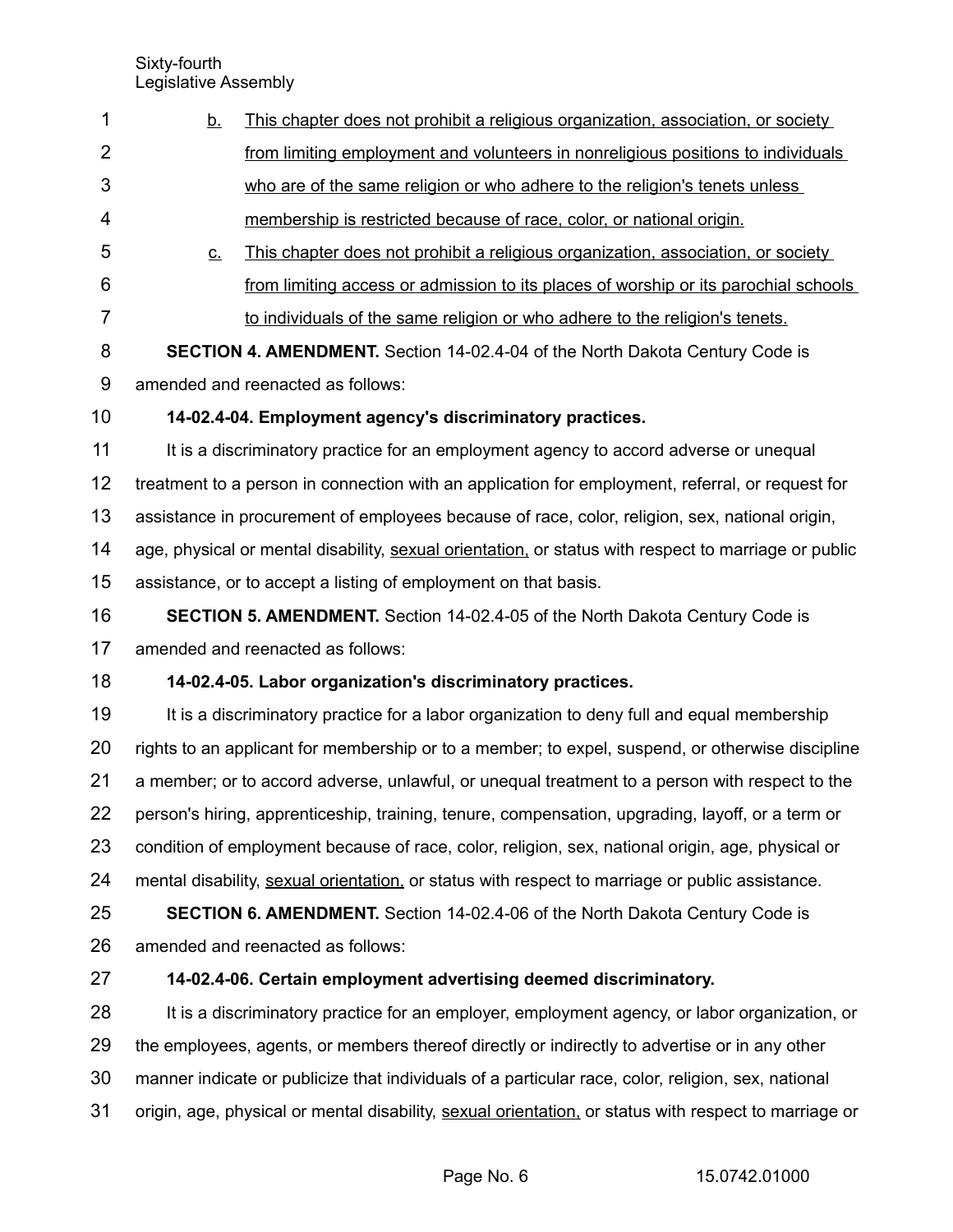public assistance, or who participate in lawful activity off the employer's premises during nonworking hours which activity is not in direct conflict with the essential business-related interests of the employer, are unwelcome, objectionable, not acceptable, or not solicited. **SECTION 7. AMENDMENT.** Section 14-02.4-08 of the North Dakota Century Code is amended and reenacted as follows: 1 2 3 4 5

**14-02.4-08. Qualification based on religion, sex, national origin, physical or mental disability, or marital status.** 6 7

Notwithstanding sections 14-02.4-03 through 14-02.4-06, it is not a discriminatory practice for an employer to fail or refuse to hire and employ an individual for a position, to discharge an individual from a position, or for an employment agency to fail or refuse to refer an individual for employment in a position, or for a labor organization to fail or refuse to refer an individual for employment, on the basis of religion, sex, national origin, physical or mental disability, sexual orientation, or marital status in those circumstances wherein which religion, sex, national origin, physical or mental disability, sexual orientation, or marital status is a bona fide occupational qualification reasonably necessary to the normal operation of that particular business or enterprise; nor is it a discriminatory practice for an employer to fail or refuse to hire and employ an individual for a position, or to discharge an individual from a position on the basis of that individual's participation in a lawful activity that is off the employer's premises and that takes place during nonworking hours and which is not in direct conflict with the essential business-related interests of the employer, if that participation is contrary to a bona fide occupational qualification that reasonably and rationally relates to employment activities and the responsibilities of a particular employee or group of employees, rather than to all employees of that employer. **SECTION 8. AMENDMENT.** Section 14-02.4-09 of the North Dakota Century Code is amended and reenacted as follows: 8 9 10 11 12 13 14 15 16 17 18 19 20 21 22 23 24 25

**14-02.4-09. Seniority, merit, or other measuring systems and ability tests not** 26

**discriminatory.** 27

Notwithstanding sections 14-02.4-03 through 14-02.4-06, it is not a discriminatory practice for an employer to apply different standards of compensation, or different terms, conditions, or privileges of employment pursuant to a bona fide seniority or merit system, or a system which measures earnings by quantity or quality of production or to employees who work in different 28 29 30 31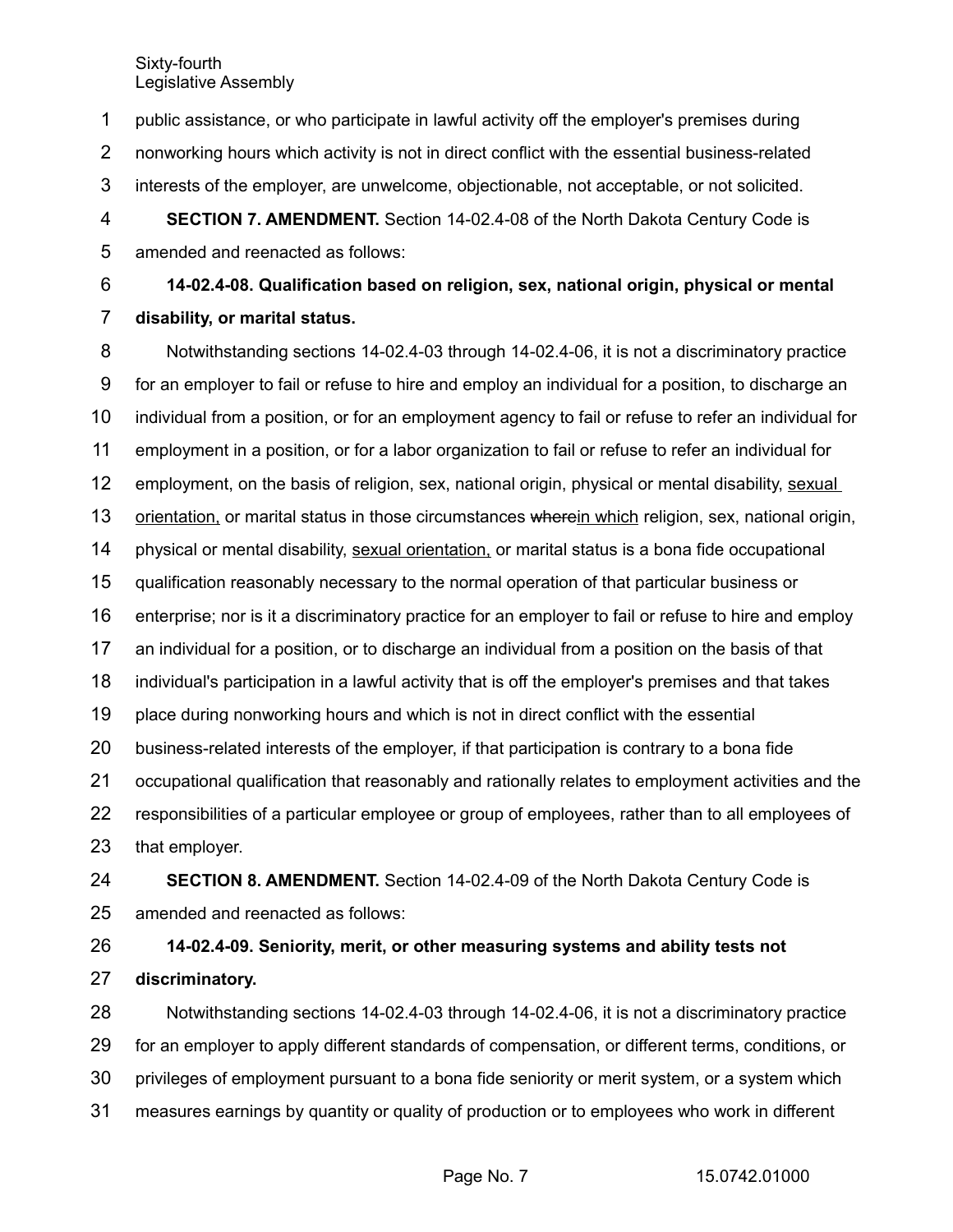locations provided that the differences are not the result of an intention to discriminate because of race, color, religion, sex, national origin, age, physical or mental disability, status with respect to marriage or public assistance, or participation in lawful activity off the employer's premises during nonworking hours; or for an employer to give and to act upon the results of any professionally developed ability test; provided, that the test, its administration, or action upon the results is not designed, intended, or used to discriminate because of race, color, religion, sex, national origin, age, physical or mental disability, sexual orientation, status with respect to marriage or public assistance, or participation in a lawful activity off the employer's premises during nonworking hours. **SECTION 9. AMENDMENT.** Section 14-02.4-14 of the North Dakota Century Code is 1 2 3 4 5 6 7 8 9 10

amended and reenacted as follows: 11

**14-02.4-14. Public accommodations - Discriminatory practices.** 12

- 1. It is a discriminatory practice for a person engaged in the provision of public accommodations to fail to provide to a person access to the use of any benefit from the services and facilities of the public accommodations; or to give adverse, unlawful, or unequal treatment to a person with respect to the availability to the services and facilities, the price or other consideration therefor, the scope and equality thereof, or the terms and conditions under which the same are made available because of the person's race, color, religion, sex, national origin, age, physical or mental disability, sexual orientation, or status with respect to marriage or public assistance. 13 14 15 16 17 18 19 20
- 2. If a place of public accommodation has an architectural or communication barrier, the person engaged in the provision of public accommodations shall remove the barrier, if removal is readily achievable. If a public accommodation can demonstrate that barrier removal is not readily achievable, the public accommodation shall make that person's goods, services, facilities, privileges, advantages, or accommodations available through alternative methods, if those alternative methods are readily achievable. 21 22 23 24 25 26

## **SECTION 10. AMENDMENT.** Section 14-02.4-15 of the North Dakota Century Code is 27

amended and reenacted as follows: 28

**14-02.4-15. Public services - Discriminatory practices.** 29

It is a discriminatory practice for a person engaged in the provision of public services to fail to provide to a person access to the use of and benefit thereof, or to give adverse or unequal 30 31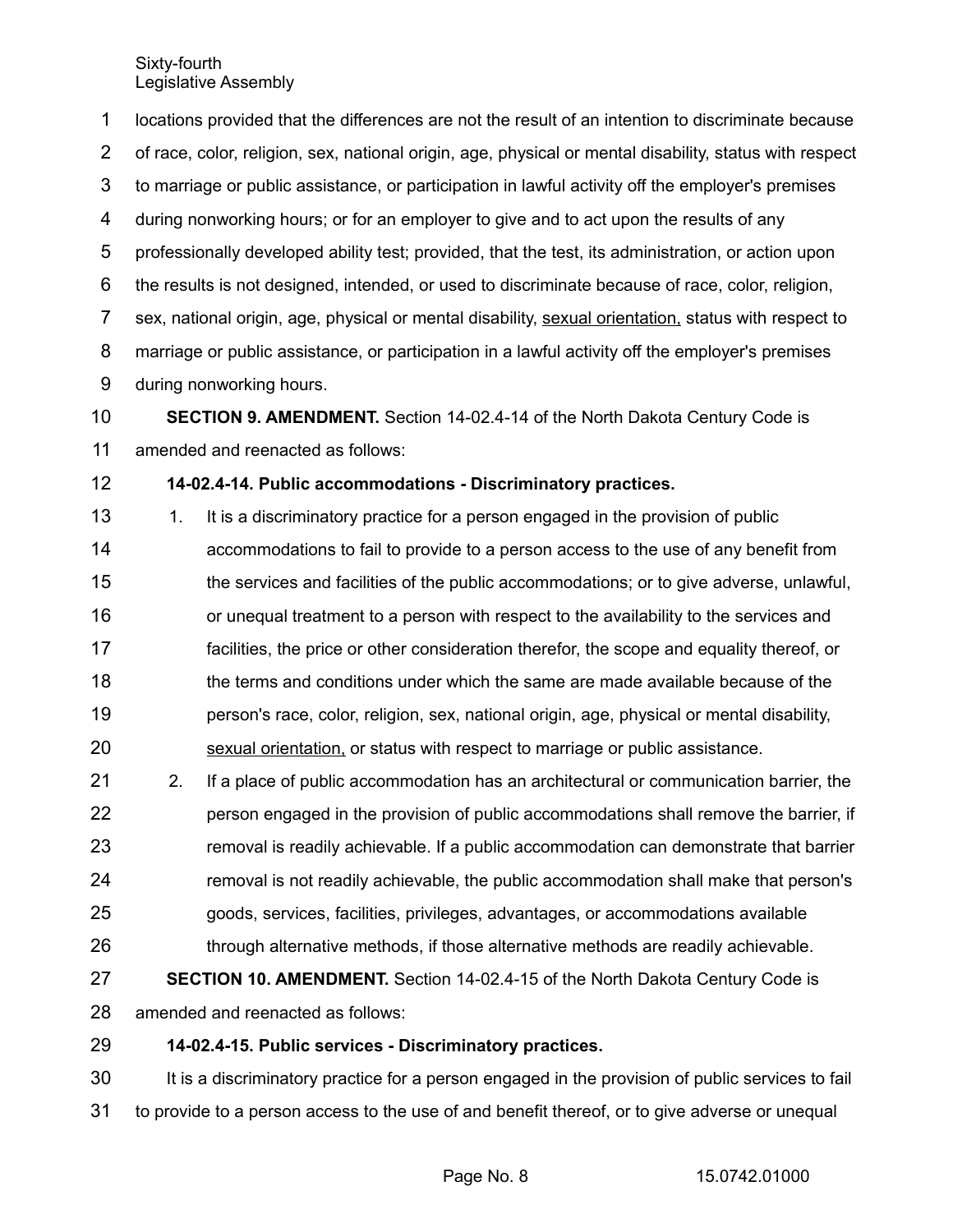treatment to a person in connection therewith because of the person's race, color, religion, sex, 1

national origin, age, physical or mental disability, sexual orientation, or status with respect to 2

marriage or public assistance. 3

**SECTION 11. AMENDMENT.** Section 14-02.4-16 of the North Dakota Century Code is amended and reenacted as follows: 4 5

**14-02.4-16. Advertising public accommodations or services - Discriminatory** 6

**practices - Exceptions.** 7

It is a discriminatory practice for a person to advertise or in any other manner indicate or publicize that the patronage of persons of a particular race, color, religion, sex, national origin, age, physical or mental disability, sexual orientation, or status with respect to marriage or public assistance is unwelcome, objectionable, not acceptable, or not solicited. This section does not prohibit a notice or advertisement banning minors from places where alcoholic beverages are being served. 8 9 10 11 12 13

**SECTION 12. AMENDMENT.** Section 14-02.4-17 of the North Dakota Century Code is amended and reenacted as follows: 14 15

### **14-02.4-17. Credit transactions - Discriminatory practices.** 16

It is a discriminatory practice, except as permitted or required by the Equal Credit Opportunity Act [15 U.S.C. 1691], for a person, whether acting as an individual or for another, to deny credit, increase the charges or fees for or collateral required to secure credit, restrict the amount or use of credit extended, impose different terms or conditions with respect to the credit extended to a person, or item or service related thereto because of race, color, religion, sex, national origin, age, physical or mental disability, sexual orientation, or status with respect to marriage or public assistance. This section does not prohibit a party to a credit transaction from considering the credit history of a person or from taking reasonable action thereon. **SECTION 13. AMENDMENT.** Section 14-02.5-02 of the North Dakota Century Code is 17 18 19 20 21 22 23 24 25

amended and reenacted as follows: 26

### **14-02.5-02. Sale or rental.** 27

1. A person may not refuse to sell or rent, after the making of a bona fide offer, refuse to negotiate for the sale or rental of, or in any other manner make unavailable or deny a dwelling to an individual because of race, color, religion, sex, disability, age, familial 28 29 30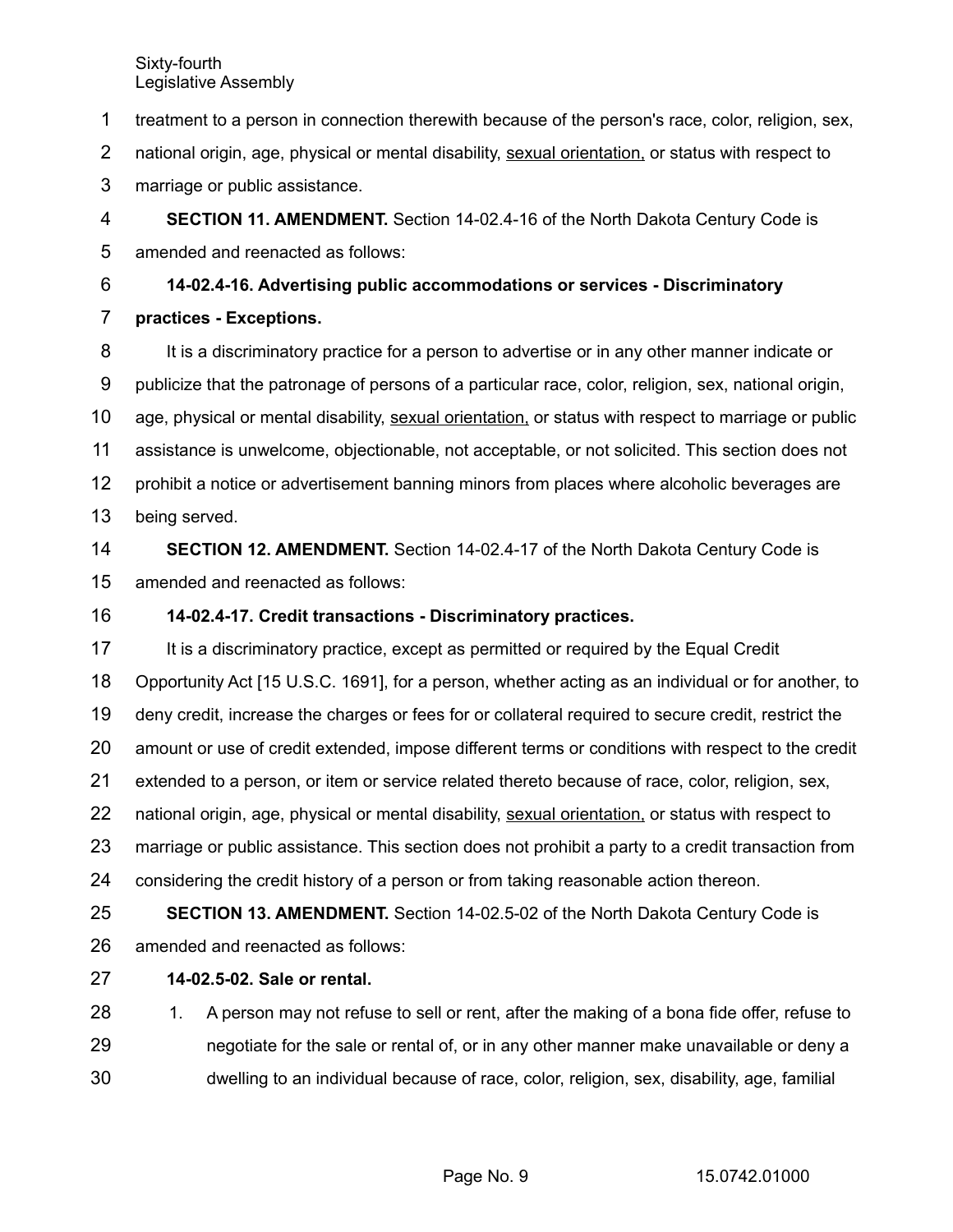- status, national origin, sexual orientation, or status with respect to marriage or public assistance. 1 2
- 2. A person may not discriminate against an individual in the terms, conditions, or privileges of sale or rental of a dwelling or in providing services or facilities in connection with a sale or rental of a dwelling because of race, color, religion, sex, disability, age, familial status, national origin, sexual orientation, or status with respect to marriage or public assistance. 3 4 5 6 7
- 3. This section does not prohibit discrimination against an individual because the individual has been convicted under federal law or the law of any state of the illegal manufacture or distribution of a controlled substance. 8 9 10
- 4. Nothing in this chapter prevents a person from refusing to rent a dwelling to two unrelated individuals of opposite gender who are not married to each other. 11 12

**SECTION 14. AMENDMENT.** Section 14-02.5-03 of the North Dakota Century Code is amended and reenacted as follows: 13 14

**14-02.5-03. Publication.** 15

A person may not make, print, or publish or effect the making, printing, or publishing of a notice, statement, or advertisement that is about the sale or rental of a dwelling and that indicates any preference, limitation, or discrimination or the intention to make a preference, limitation, or discrimination because of race, color, religion, sex, disability, age, familial status, national origin, sexual orientation, or status with respect to marriage or public assistance. **SECTION 15. AMENDMENT.** Section 14-02.5-04 of the North Dakota Century Code is 16 17 18 19 20 21

amended and reenacted as follows: 22

### **14-02.5-04. Inspection.** 23

A person may not represent to an individual because of race, color, religion, sex, disability, age, familial status, national origin, sexual orientation, or status with respect to marriage or public assistance that a dwelling is not available for inspection for sale or rental when the dwelling is available for inspection. 24 25 26 27

**SECTION 16. AMENDMENT.** Section 14-02.5-05 of the North Dakota Century Code is amended and reenacted as follows: 28 29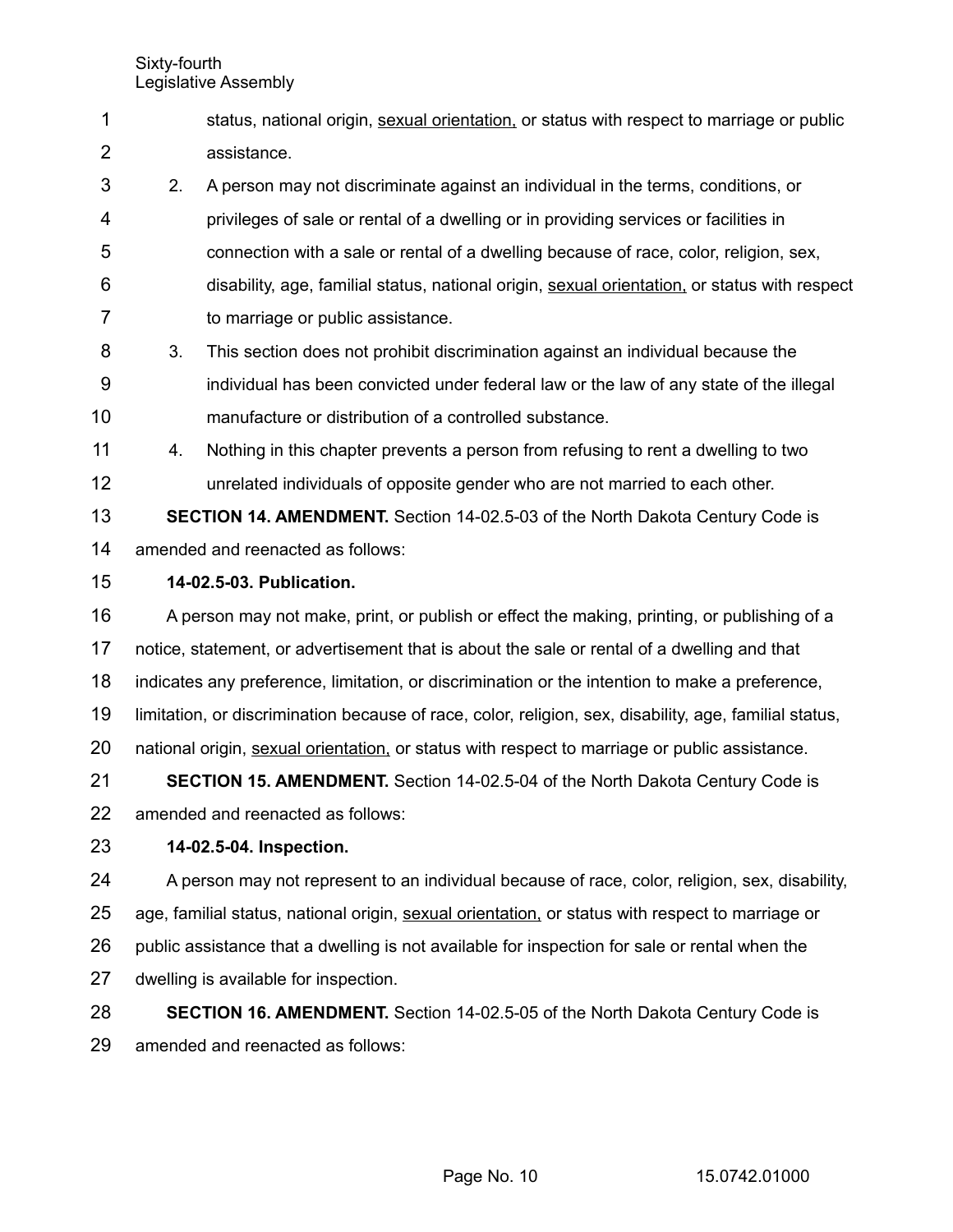**14-02.5-05. Entry into neighborhood.** 1

A person may not, for profit, induce or attempt to induce another to sell or rent a dwelling by representations regarding the entry or prospective entry into a neighborhood of an individual of a particular race, color, religion, sex, disability, age, familial status, national origin, sexual orientation, or status with respect to marriage or public assistance. 2 3 4 5

**SECTION 17. AMENDMENT.** Section 14-02.5-07 of the North Dakota Century Code is amended and reenacted as follows: 6 7

### **14-02.5-07. Residential real estate-related transaction.** 8

A person whose business includes engaging in residential real estate-related transactions may not discriminate against an individual in making a real estate-related transaction available or in the terms or conditions of a real estate-related transaction because of race, color, religion, sex, disability, age, familial status, national origin, sexual orientation, or status with respect to marriage or public assistance. A residential real estate-related transaction is the selling, brokering, or appraising of residential real property or the making or purchasing of loans or the provision of other financial assistance to purchase, construct, improve, repair, maintain a dwelling, or to secure residential real estate. Nothing in this section prohibits a person engaged in the business of furnishing appraisals of real property to take into consideration factors other than race, color, religion, sex, disability, age, familial status, national origin, or status with respect to marriage. **SECTION 18. AMENDMENT.** Section 14-02.5-08 of the North Dakota Century Code is 9 10 11 12 13 14 15 16 17 18 19 20

- amended and reenacted as follows: 21
- **14-02.5-08. Brokerage services.** 22

A person may not deny an individual access to, or membership or participation in, a multiple-listing service, real estate brokers' organization, or other service, organization, or facility relating to the business of selling or renting dwellings, or discriminate against an individual in the terms or conditions of access, membership, or participation in the organization, service, or facility because of race, color, religion, sex, disability, age, familial status, national origin, sexual orientation, or status with respect to marriage or public assistance. **SECTION 19. AMENDMENT.** Section 14-02.5-10 of the North Dakota Century Code is 23 24 25 26 27 28 29

amended and reenacted as follows: 30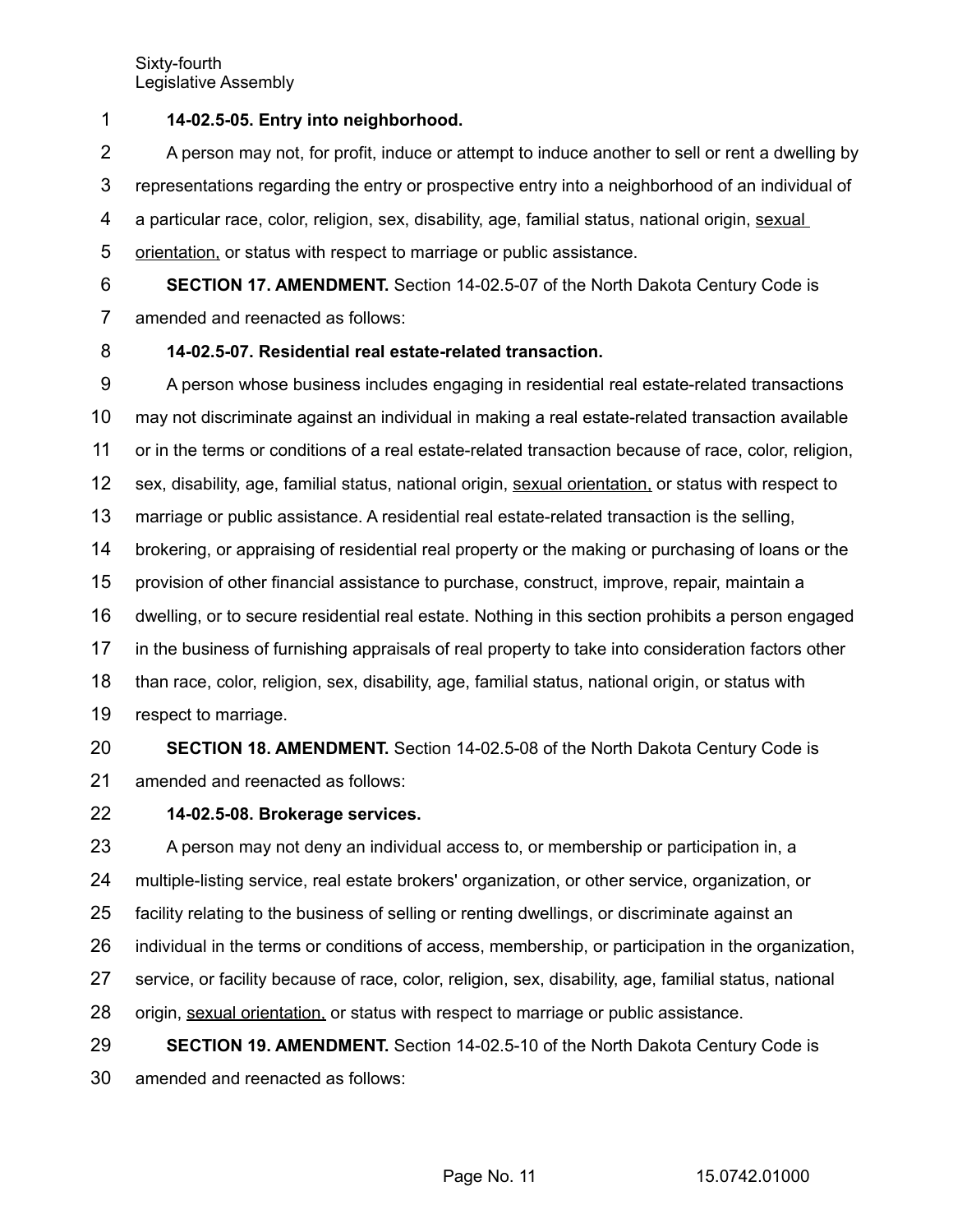| 1              |     | 14-02.5-10. Religious organization, private club, and appraisal exemption.                  |
|----------------|-----|---------------------------------------------------------------------------------------------|
| $\overline{2}$ | 1.  | This chapter does not prohibit a religious organization, association, or society or a       |
| 3              |     | nonprofit institution or organization operated, supervised, or controlled by or in          |
| 4              |     | conjunction with a religious organization, association, or society from limiting the sale,  |
| 5              |     | rental, or occupancy of dwellings that it owns or operates for other than a commercial      |
| 6              |     | purpose to individuals of the same religion or giving preference to persons of the same     |
| $\overline{7}$ |     | religion, unless membership in the religion is restricted because of race, color, or        |
| 8              |     | national origin.                                                                            |
| 9              | 2.  | This chapter does not prohibit a private club that is not in fact open to the public and    |
| 10             |     | that, as an incident to its primary purpose, provides lodging that it owns or operates for  |
| 11             |     | other than a commercial purpose from limiting the rental or occupancy of the lodging        |
| 12             |     | to its members or from giving preference to its members, unless membership in the           |
| 13             |     | club is restricted because of race, color, or national origin.                              |
| 14             | 3.  | This chapter does not prohibit a person engaged in the business of furnishing               |
| 15             |     | appraisals of real property from considering in those appraisals factors other than         |
| 16             |     | race, color, religion, sex, disability, age, familial status, national origin, sexual       |
| 17             |     | orientation, or status with respect to marriage or public assistance.                       |
| 18             |     | <b>SECTION 20. AMENDMENT.</b> Subsection 11 of section 26.1-04-03 of the North Dakota       |
| 19             |     | Century Code is amended and reenacted as follows:                                           |
| 20             | 11. | Refusing to insure risks. Refusing to insure risks solely because of race, color, creed,    |
| 21             |     | sex, sexual orientation, or national origin, or refusing to continue to insure risks solely |
| 22             |     | because an employer chooses to offer a health maintenance organization option to            |
| 23             |     | employees in its health benefit plan.                                                       |
| 24             |     | <b>SECTION 21. AMENDMENT.</b> Subsection 1 of section 26.1-30.1-01.1 of the North Dakota    |
| 25             |     | Century Code is amended and reenacted as follows:                                           |
| 26             | 1.  | The race, religion, nationality, ethnic group, disability, age, sex, sexual orientation, or |
| 27             |     | marital status of the applicant or named insured, except this subsection does not           |
| 28             |     | prohibit rating differentials based upon age, sex, or marital status.                       |
| 29             |     | <b>SECTION 22. AMENDMENT.</b> Subsection 1 of section 26.1-39-17 of the North Dakota        |
| 30             |     | Century Code is amended and reenacted as follows:                                           |
|                |     |                                                                                             |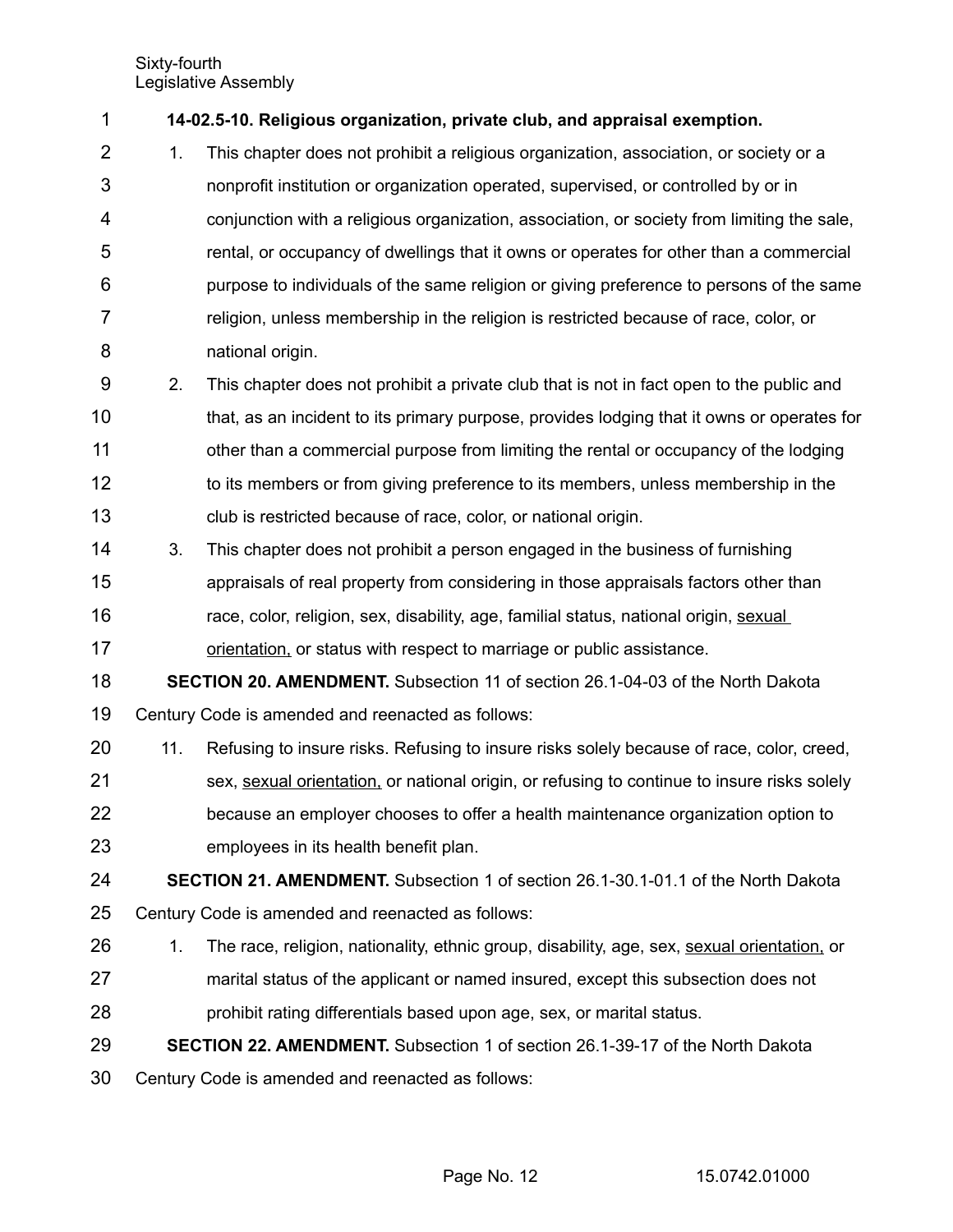| $\mathbf 1$    | 1.                                                                                                   | The race, religion, nationality, ethnic group, age, sex, sexual orientation, or marital           |  |  |  |
|----------------|------------------------------------------------------------------------------------------------------|---------------------------------------------------------------------------------------------------|--|--|--|
| $\overline{2}$ |                                                                                                      | status of the applicant or named insured.                                                         |  |  |  |
| 3              |                                                                                                      | <b>SECTION 23. AMENDMENT.</b> Section 26.1-40-11 of the North Dakota Century Code is              |  |  |  |
| 4              |                                                                                                      | amended and reenacted as follows:                                                                 |  |  |  |
| 5              |                                                                                                      | 26.1-40-11. Terminations - Declinations - Prohibited reasons.                                     |  |  |  |
| 6              | The declination of an application for, or the termination of, a policy by an insurer or              |                                                                                                   |  |  |  |
| 7              | insurance producer is prohibited if the declination or termination is:                               |                                                                                                   |  |  |  |
| 8              | 1 <sub>1</sub>                                                                                       | Based upon the race, religion, nationality, or ethnic group, or sexual orientation as             |  |  |  |
| 9              |                                                                                                      | defined in section 14-02.4-02 of the applicant or named insured.                                  |  |  |  |
| 10             | 2.                                                                                                   | Based solely upon the lawful occupation or profession of the applicant or named                   |  |  |  |
| 11             |                                                                                                      | insured, except that this provision does not apply to any insurer or insurance producer           |  |  |  |
| 12             |                                                                                                      | which limits its market to one lawful occupation or profession or to several related              |  |  |  |
| 13             |                                                                                                      | lawful occupations or professions.                                                                |  |  |  |
| 14             | 3.                                                                                                   | Based upon the principal location of the insured motor vehicle unless such decision is            |  |  |  |
| 15             |                                                                                                      | for a business purpose which is not mere pretext for unfair discrimination.                       |  |  |  |
| 16             | 4.                                                                                                   | Based solely upon the age, sex, or marital status of an applicant or an insured, except           |  |  |  |
| 17             |                                                                                                      | that this subsection does not prohibit rating differentials based upon age, sex, or               |  |  |  |
| 18             |                                                                                                      | marital status.                                                                                   |  |  |  |
| 19             | 5.                                                                                                   | Based upon the fact that the applicant or named insured previously obtained                       |  |  |  |
| 20             |                                                                                                      | insurance coverage through a residual market insurance mechanism or an insurance                  |  |  |  |
| 21             |                                                                                                      | company that insures substandard risks.                                                           |  |  |  |
| 22             | 6.                                                                                                   | Based upon the fact that another insurer previously declined to insure the applicant or           |  |  |  |
| 23             |                                                                                                      | terminated an existing policy in which the applicant was the named insured.                       |  |  |  |
| 24             |                                                                                                      | <b>SECTION 24. AMENDMENT.</b> Section 26.1-47-04 of the North Dakota Century Code is              |  |  |  |
| 25             | amended and reenacted as follows:                                                                    |                                                                                                   |  |  |  |
| 26             |                                                                                                      | 26.1-47-04. Preferred provider participation requirements.                                        |  |  |  |
| 27             | Health care insurers may place reasonable limits on the number of classes of preferred               |                                                                                                   |  |  |  |
| 28             | providers which satisfy the standards set forth by the health care insurer, provided that there be   |                                                                                                   |  |  |  |
| 29             | no discrimination against any providers on the basis of religion, race, color, national origin, age, |                                                                                                   |  |  |  |
| 30             |                                                                                                      | sex, sexual orientation as defined in section 14-02.4-02, or marital status, and further provided |  |  |  |
|                |                                                                                                      |                                                                                                   |  |  |  |